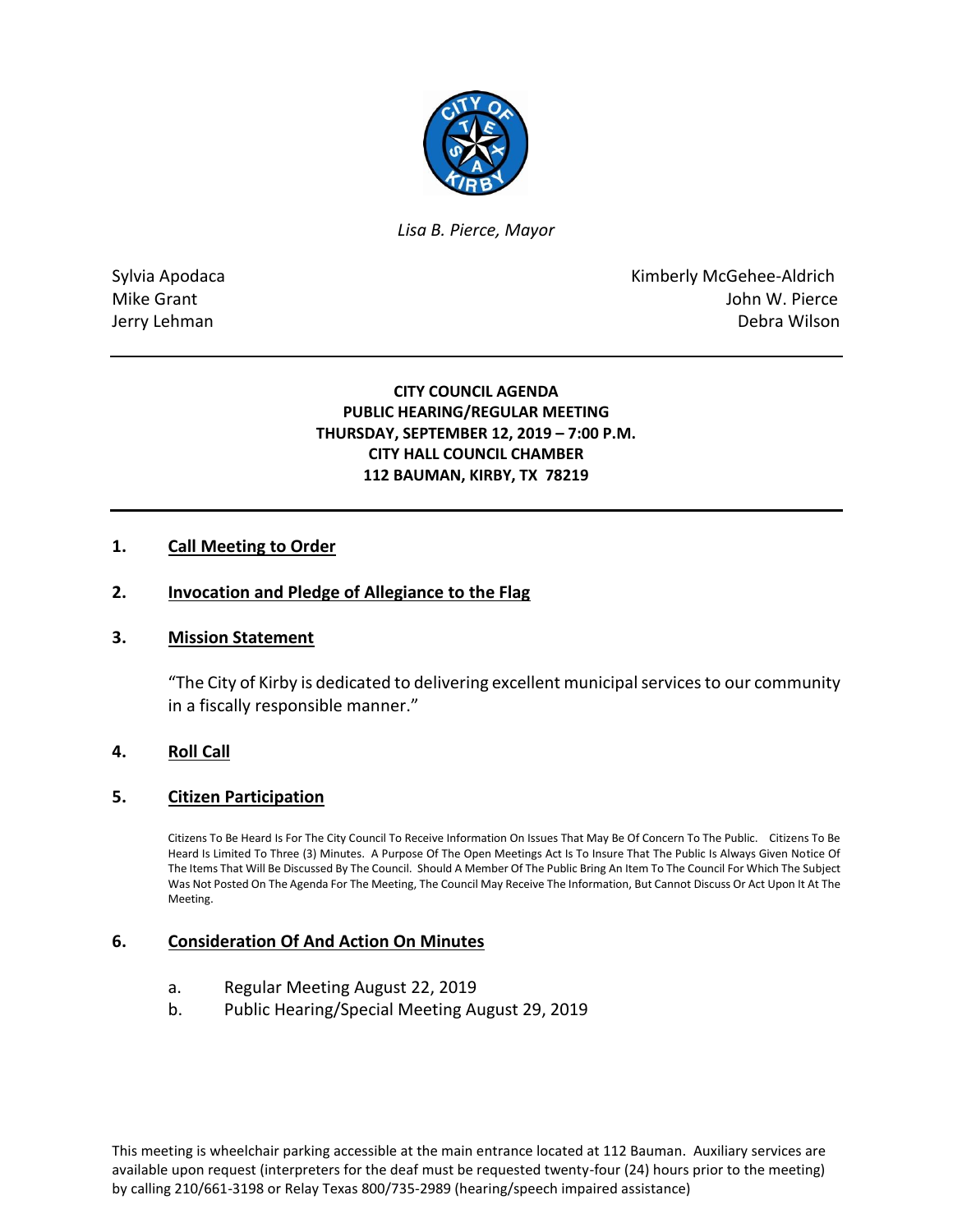# **7. Presentations**

a. Delinquent Utility Accounts Collection Report – McCreary Veselka Bragg And Allen, P.C. Attorneys At Law

# **8. Public Hearing**

a. Crime Control Prevention District Fiscal Year 2019-2020 Budget

# **9. Discussion And Possible Action**

- a. Discussion And Possible Action On Crime Control Prevention District Fiscal Year 2019-2020 Budget
- b. Discussion And Possible Action On An Interlocal Cooperation Agreement With The Alamo Area Metro SWAT Team
- c. Update, Discussion And Possible Action On An Eagle Scout Project At Basketball Court On City Owned Property Adjacent To The Kirby Senior Center
- d. Discussion And Possible Action Awarding A Contract For The Hickory Hill Reconstruction Project
- e. Discussion And Possible Action On Awarding A Contract For The 2018 Street Bond Projects Phase 1
- f. Discussion And Possible Action On Binz Engleman Road Reconstruction Project
- g. Discussion And Possible Action To Accept Kimberly Keene's Resignation From The Building And Standards Commission Effective Immediately
- h. Discussion And Possible Action On Appointing One Regular Member And Up To Two Alternate Members To The Building And Standards Commission
- i. Discussion And Possible Action On Appointing Members To the Kirby Senior Center Corporation Board
- j. Discussion And Possible Action On Appointing Up To Four Members To A Charter Review Commission
- k. Discussion And Possible Action To Schedule A Joint Workshop/Meeting Of City Council And All Boards/Commissions/Committees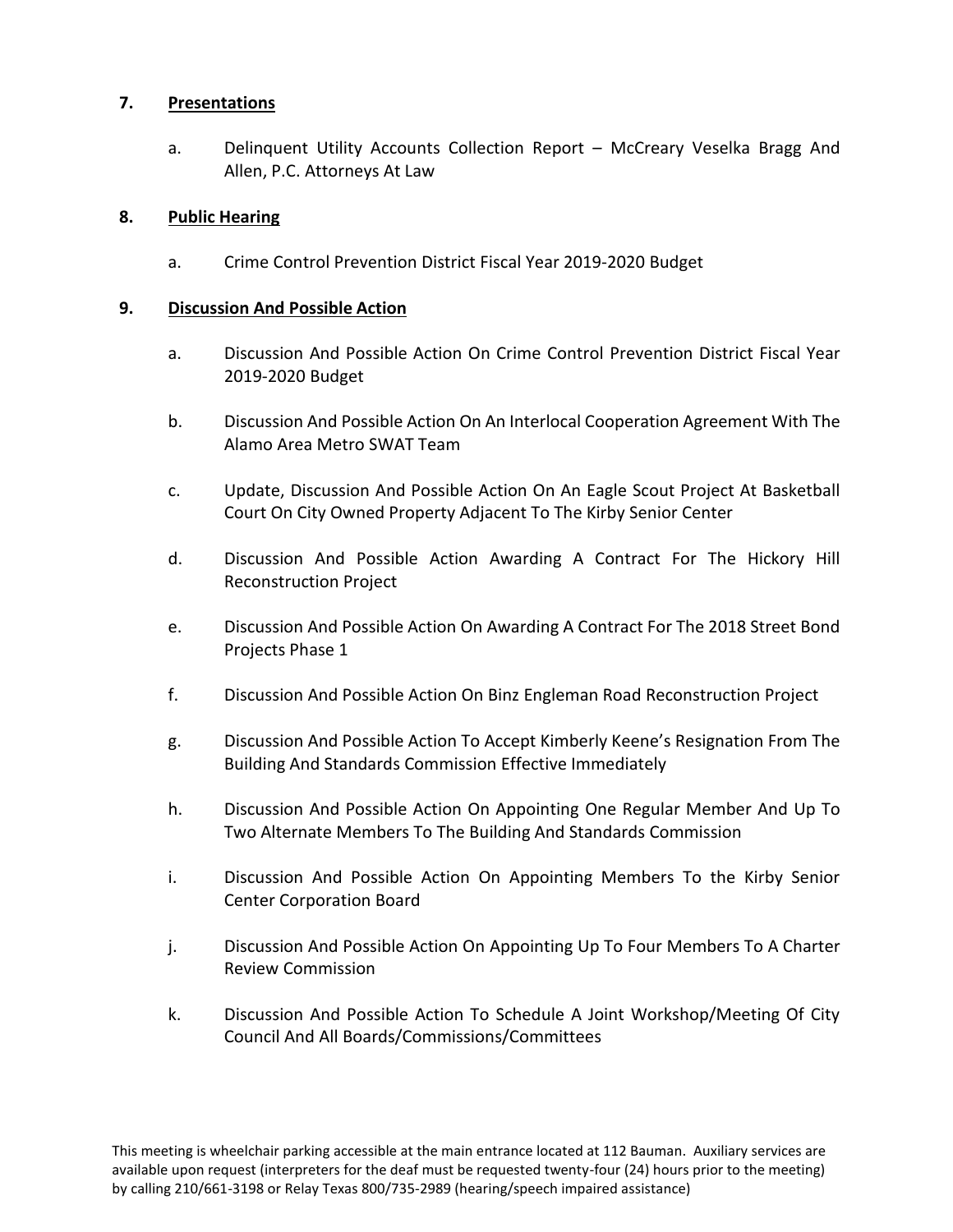- l. Discussion And Possible Action On Private Development Projects On Springfield Road
- m. Discussion And Possible Action On Ordinance No. O-2019-864 Repealing Sections 94.01 And 94.02 Of The Nuisance Provisions In Chapter 94 Of The Code Of Ordinances Of The City And Adopting New Sections 94.01 And 94.02 Of The Nuisance Provisions In Chapter 94 Of The Code Of Ordinances Of The City. This Is The First Reading.
- n. Discussion And Possible Action On Ordinance No. O-2019-865 Repealing Existing Chapter 91 Of The Code Of Ordinances And Adopting A New Chapter 91 Entitled "Animals" To Set Out Provisions As To Animals, Including An Animal Shelter, Animal Control Officers, Licensing, Animal Bites And Animal Care, Spaying And Neutering, Rabies Control, Adoption Of Animals, Fees, Enforcement, And Related Matters, And Setting A Fine Not To Exceed The Amounts Set Out In Section 10.99 Of The Code Of Ordinances For Each Violation. This Is The First Reading.
- o. Discussion And Possible Action On Ordinance No. O-2019-866 Amending Sections 150.15, 150.16, 150.27, 150.28, 150.32, 150.33, And 150.35 Of The City's Code Of Ordinances Relating To Building, Mechanical, Plumbing, Existing Building, Performance, And Fuel Gas Codes And Adding Sections 150.37, 150.38, And 150.39 Relating To 2018 International Fire Code, 2018 International Swimming Pool And Spa Code, And 2018 International Green Construction Code To The City's Code Of Ordinances To Adopt Certain 2018 International Codes And Standards, Establishing Certain Building Code And Building Related Regulations And Requirements, And Establishing A Penalty Of A Fine Of Not Less Than \$500 Nor More Than \$2,000 For Violations With Each Day A Violation Occurs Constituting A Separate Offense. This Is The First Reading.
- p. Discussion And Possible Action On Ordinance No. O-2019-867 Repealing Chapter 32, Article II-Building And Standards Commission And Adopting A New Chapter 32, Article II – Building And Standards Commission; Finding The Meeting At Which This Ordinance Is Passed Is Open To The Public As Required By Law; Providing A Severability Clause; And Establishing An Effective Date. This Is The First Reading.
- q. Discussion And Possible Action On Ordinance No. O-2019-868 Making Appropriations For The Support Of The City Of Kirby For The Fiscal Year Beginning October 1, 2019 And Ending September 30, 2020 Appropriating Money To A Sinking Fund To Pay Interest And Principal Due On The City's Indebtedness; And Adopting The Annual Enterprise And General Fund Budgets Of The City Of Kirby For 2019-2020 Fiscal Year. This Is The First Reading.
- r. Discussion And Possible Action On Ordinance No. O-2019869 Levying Ad Valorem Taxes For Use And Operation Of The Municipal Government Of The City Of Kirby, Texas For The 2019 Tax Fiscal Year; Providing For Apportioning Each Levy For Specific